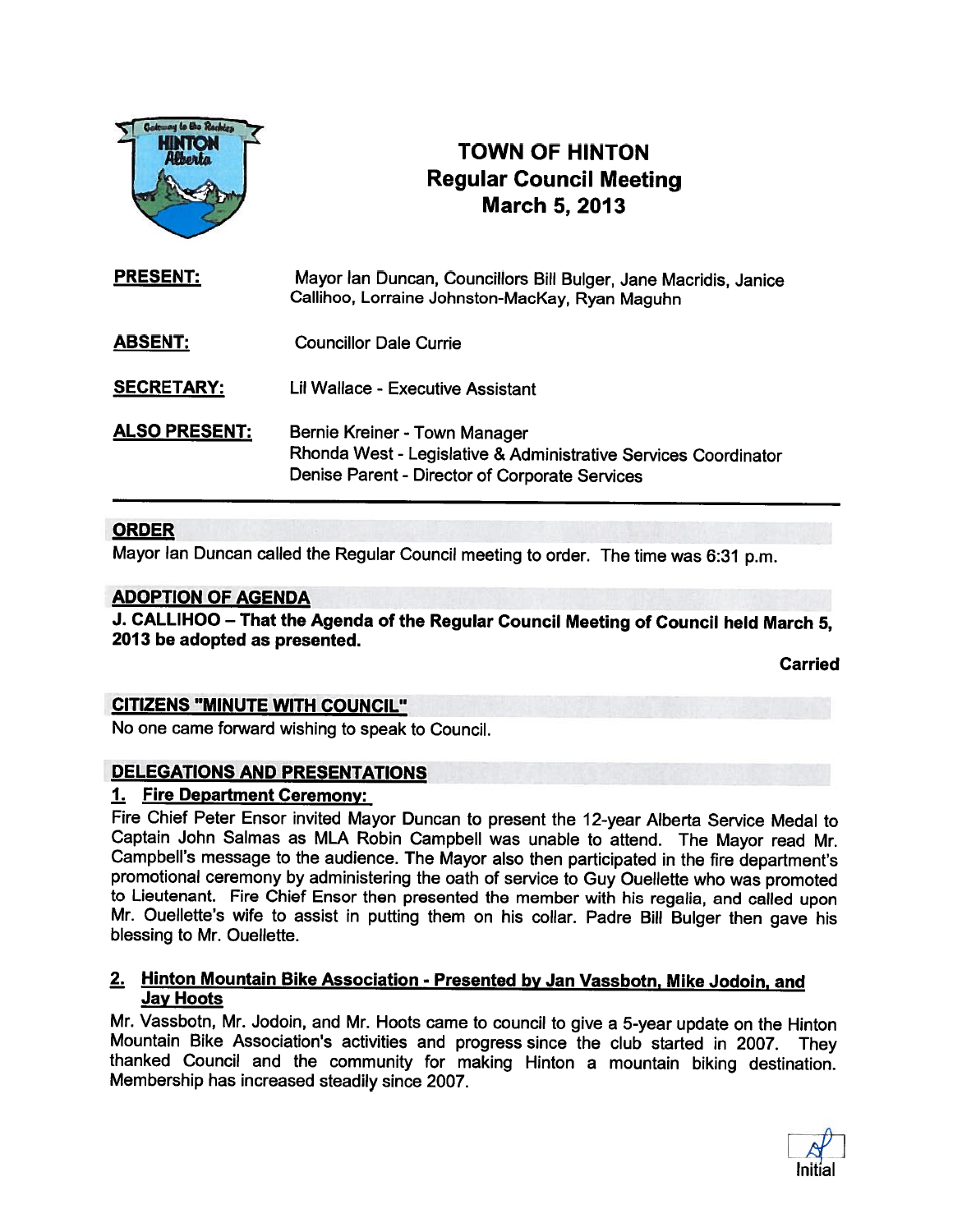Town of Hinton Regular Meeting of Council — March 5, 2013 Page 2 of 6

Mr. Hoots told Council the trails are easy to get to and the location between Jasper and Edson, with Edmonton and service area so close, makes it an ideal area for tourists to come to. He become a little more accommodating, ie. bike racks in front of their business, etc. The culture needs to be developed more and he feels the tourists will then come in droves.

Mr. Jodoin advises some of the issues are getting volunteers to help, looking to partner with businesses or government agencies to continue to develop the park. ATV's are doing some damage to the trails, and this continues goes towards repairing the damage done. The Town of Hinton does not have <sup>a</sup> local bike shop for repairs and parts and this would be <sup>a</sup> great asset.

June 15 and 16 are the dates for the annual Beaver Bikefest this year. For more information visit their website (www.bikehinton.com). The annual general meeting is scheduled for April 18, 2013 and memberships will be available at that time. Information is also available on their Facebook page.

Sandra Pelly, another mountain bike enthusiast, suggested the Town promote the bike par<sup>k</sup> and club on their website.

### PUBLIC HEARINGS

1. Public Hearing Agenda - Bylaw Amendments 940-10, 721-10, and 955-3 See the March 5, <sup>2013</sup> Public Hearing Minutes for details.

### COUNCIL MINUTES FOR ADOPTION

1. Regular Meeting of Council Minutes - February 19, <sup>2013</sup>

# B. BULGER — That the Regular Meeting of Council Minutes dated February 19, <sup>2013</sup> be approved as presented.

**Carried** 

### ACTION ITEMS

Refer to the Regular Council Meeting Agenda package for <sup>05</sup> Mar <sup>2013</sup> for detailed background information on these decisions.

- 1. Bylaw Amendments 940-10, 721-10, and 955-3
- B. BULGER- That Council <sup>g</sup>ive Bylaw 940-10 Second Reading.

Carried

**Carried** 

- J. MACRIDIS- That Council <sup>g</sup>ive Bylaw 940-10 Third Reading.
- L. JOHNSTON- That Council <sup>g</sup>ive Bylaw 721-10 Second Reading. MACKAY Carried

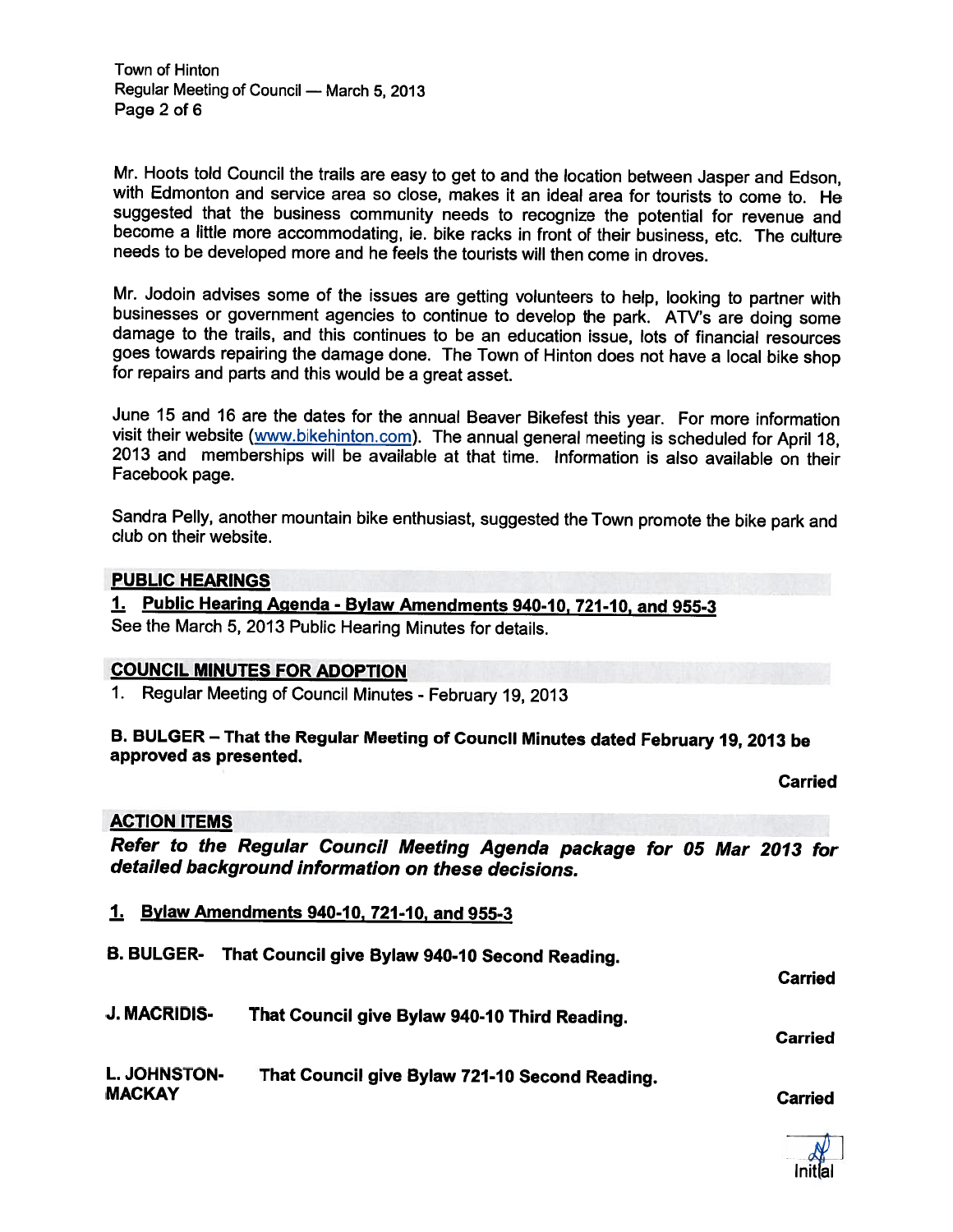|                               | J. CALLIHOO- That Council give Bylaw 721-10 Third Reading.                                                                                                                                                  |                |
|-------------------------------|-------------------------------------------------------------------------------------------------------------------------------------------------------------------------------------------------------------|----------------|
|                               |                                                                                                                                                                                                             | <b>Carried</b> |
| <b>B. BULGER-</b>             | That Council give Bylaw 955-3 Second Reading.                                                                                                                                                               |                |
|                               |                                                                                                                                                                                                             | <b>Carried</b> |
| J. CALLIHOO-                  | That Council give Bylaw 955-3 Third Reading.                                                                                                                                                                |                |
|                               |                                                                                                                                                                                                             | <b>Carried</b> |
| 2. 2013 Municipal Election    |                                                                                                                                                                                                             |                |
| R. MAGUHN-                    | That Council appoint Denise Parent, Director of Corporate Services, as the<br>Returning Officer for the Town of Hinton for the purpose of conducting<br>elections under the Local Authorities Election Act; |                |
|                               |                                                                                                                                                                                                             | <b>Carried</b> |
| <b>B. BULGER-</b>             | That the holding of an advance vote on any vote held in an election for<br>the Town of Hinton be authorized.                                                                                                |                |
|                               |                                                                                                                                                                                                             | <b>Carried</b> |
| L. JOHNSTON-<br><b>MACKAY</b> | That provision be made for incapacitated electors who are unable to<br>attend at an advance voting station in all municipal elections (unless<br>amended/rescinded);                                        |                |
|                               |                                                                                                                                                                                                             | <b>Carried</b> |
| J. MACRIDIS-                  | That Council give Bylaw #1081 first reading.                                                                                                                                                                |                |
|                               |                                                                                                                                                                                                             | <b>Carried</b> |
| J. CALLIHOO-                  | That Council give Bylaw #1081 second reading.                                                                                                                                                               | <b>Carried</b> |
| <b>R. MAGUHN-</b>             | That Council give Bylaw #1081 unanimous consent for third and final<br>reading.                                                                                                                             |                |
|                               |                                                                                                                                                                                                             | <b>Carried</b> |
| <b>B. BULGER -</b>            | That Council give Bylaw #1081 third and final reading.                                                                                                                                                      | <b>Carried</b> |
| <b>INFORMATION ITEMS</b>      |                                                                                                                                                                                                             |                |
|                               |                                                                                                                                                                                                             |                |

- 1. Council Information Package #1 previously circulated February 21, <sup>2013</sup>
- 2. Council Information Package #2 previously circulated February 28, <sup>2013</sup>

Councillor L. Johnston-MacKay wanted to bring to the public's attention in package #2 the new Alberta Transportation road reports service which replaces the Alberta Motor Association



ł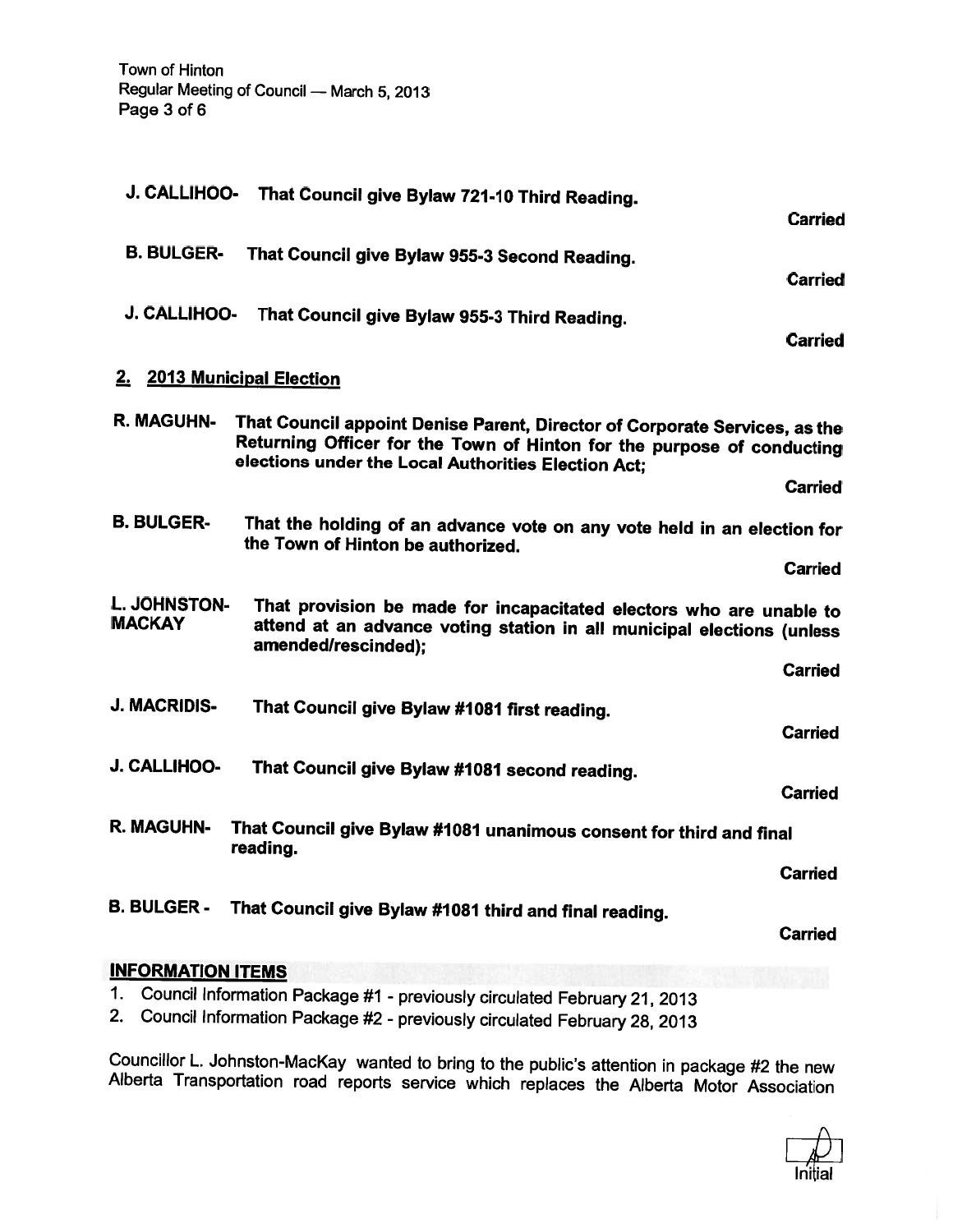Town of Hinton Regular Meeting of Council — March 5, 2013 Page 4 of 6

("AMA") Road Reports. Go to their website www.511 alberta.ca or phone 511 for the latest road reports.

Councillor J. Macridis wanted to bring to the public's attention in package #2 the library's annual report speaks to what the library has completed in the last year; this report is submitted to the Alberta government.

Mayor Duncan mentioned the Rowan Street recycling station is growing; new bins for collection of small rechargeable and alkaline batteries, print cartridges and non-paint household aerosol spray cans (along with fire extin February 1, 2013; new plastics trailer also; the Town has secured \$19,000 to purchase 11 new bear-proof outdoor beverage container bins. Thank you to administration for continuing to obtain grants to further the recycle, r

Mayor Duncan referred to the Save Our Medevac Service Society letter in package #2 indicating the medevac services are being moved from the Edmonton city centre airport to the international airport; Premier Redford sent ne

Jane – attended telephone town hall meeting respecting the medevac services; fair bit of info given about projects and what is being done in preparation for this change in airports; Grande Prairie hospital is undergoing extensive renovations and expansion to provide more medical services to northern Alberta; upgrading of Villenueve airport also to take in northern flights.

### B. BULGER - That Council Information Packages #1 and # <sup>2</sup> be received as information. Carried

### REPORTS FROM MAYOR, COUNCIL, TOWN MANAGER

# 1. Council Reporting (Training/Conferences/CEAC, Listening Teams, All Other<br>Committees)

### Councillor Bill Bulger reported:

•Attended Arts on Fire; wonderful event; kudos to Creative Campus and all the organizers;

### Councillor Jane Macridis reported:

- •Brought greetings from the Town to the Growing Great Kids workshop; the public information package on early childhood development was released; next public meeting is March 7, from 6:30 to 7:30 pm at the Guild upper level,
- •
- Spring break coming; library has lots of activities planned;<br>West Yellowhead Regional Waste Management Authority includes Edson, Yellowhead County and Hinton; expanding mandate of authority; meeting at end of April; regional logo being developed for West Central Alberta; Jasper also sitting in and having input; looking at mission and vision statements; reducin

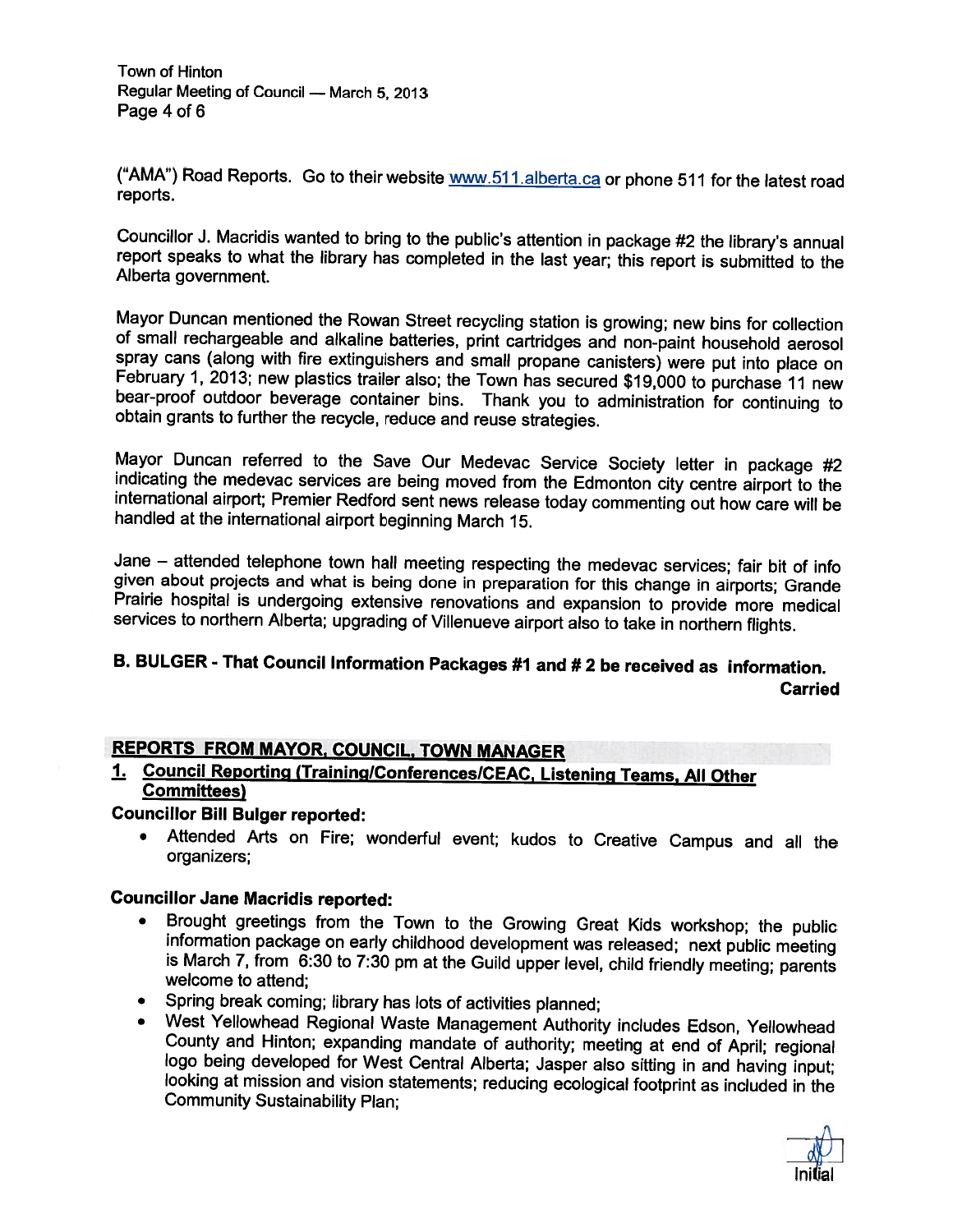Town of Hinton Regular Meeting of Council — March 5, 2013 Page 5 of 6

- Post-secondary education meeting in early May; will be reviewing Grande Prairie Regional CoNege business <sup>p</sup>lan that will be presented to the government;
- Next Sunday (March 10, 2013) the clocks spring ahead.

### Councillor Ryan Maguhn reported:

- Thanks to the Bridges trivia night organizers;
- Hinton Policing Committee meeting on 14<sup>th</sup>; would like to invite the public to participate by emailing him to bring concerns to the committee;
- Considering weather we had on the weekend and large amount of snowfall, he passed along thanks to Public Works and Infrastructure Services to keep our streets clean and useable; their hard work doesn't go unnoticed;
- Will be out of the country from March <sup>22</sup> to April 1.

### Councillor Lorraine Johnston-MacKay reported:

- Agreed with Councillor Bulger regarding his comments on Arts on Fire; fabulous evening;
- Feb. <sup>21</sup> participated in the Community Futures West Yellowhead workshop; lots of dialogue from participants;
- Attended the West Yellowhead Regional Landfill Management Authority meeting also; great to see the recycling program and that is great to see the recycling program and that is a regional program;
- Attended Forest Resource Advisory Group meeting; riparian document in <sup>p</sup>lanning stages; West Fraser working with this group to develop this;
- Attended the Mary Reimer Park board meeting last night; discussions with the River Valley Riding Association who are applying for Valley Riding Association who are applying for a grant for multi-use facility;

### Mayor Ian Duncan reported:

- March <sup>7</sup> he will be attending the legislature; invited by <sup>R</sup> Campbell to sit in on the delivery of budget and question
- delivery of budget and question & answer period;<br>March 12 he will be travelling to Yellowhead County's office to sign the revenue sharing  $\bullet$ agreement and the recreation facilities useage agreement along with the Mayors of<br>Edson and Yellowhead County.

### 2. Town Manager Report

### Town Manager Bernie Kreiner reported:

- Working on later stages of air services study exploring viability to have regular flights at the Edson airport; potential services would be Edson to Vancouver, Calgary and Toronto; having meetings with the airlines including Air Canada and West Jet and a couple other potential carriers to see if any interest in doing this; would require exploration of and better understanding of Edson airport infrastructure and what would be required (baggage handling, security, etc).;
- •Water reservoir had serious vandalism some time between February 15 and March 1; tried to access the top of the reservoir and cut a hole into the top; water quality was tested before returned the reservoir into active service; police are investigating now; no indication as to the reasons for breaking in; if someone knows anything about this contact the RCMP;
- •Funding announcement soon on arena boards replacement program;